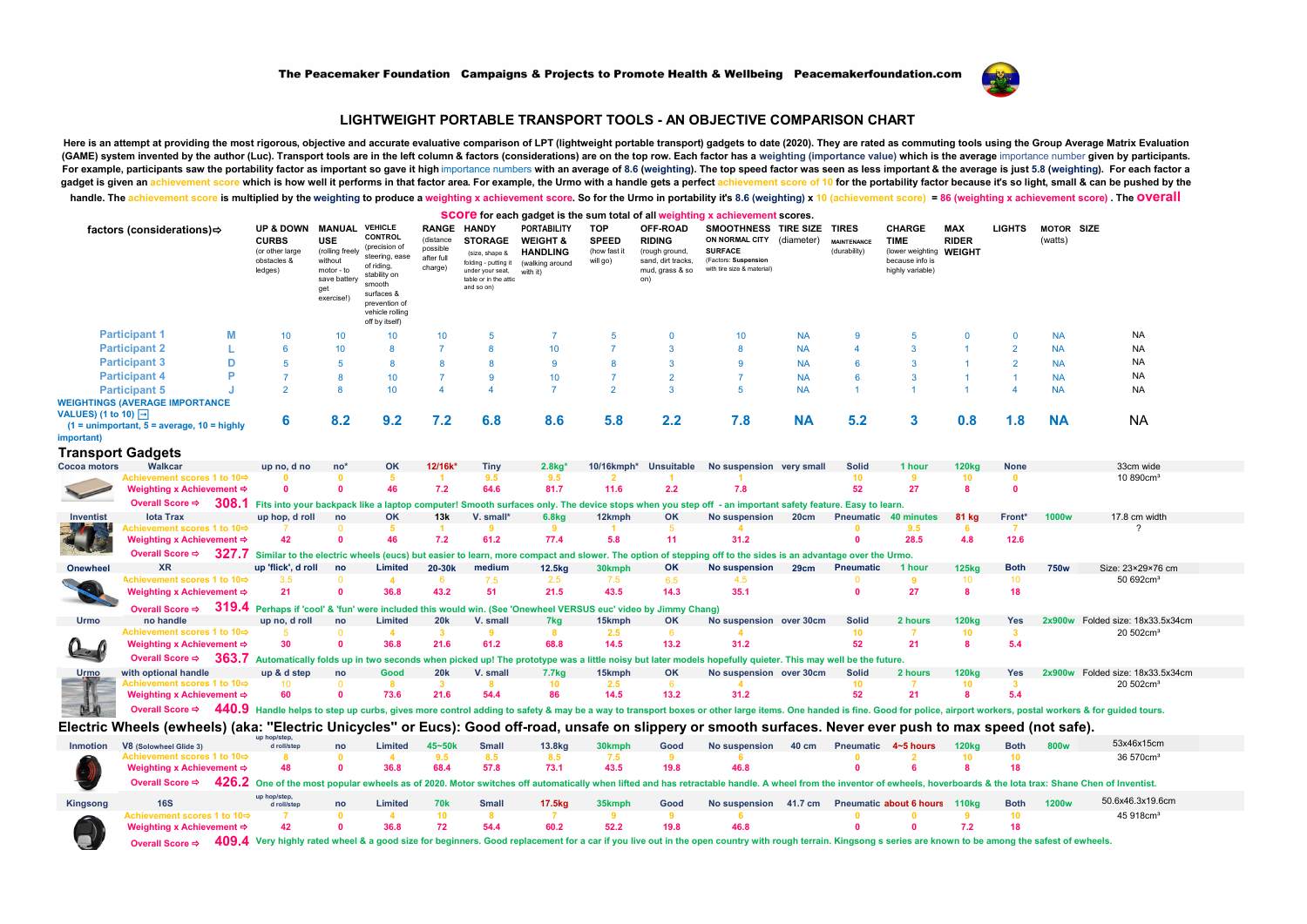|               | ocoolers. Onen the best choice for community thanks                                                                                                                                                                                     |                                                                                                |               |                |                         |                  |                   |            |                   | to the nanules which allow more control & convenience - you can even hang bags on                                                                                                                              |                  |                  |                 |                   | е папче».         |                         |                                   |  |
|---------------|-----------------------------------------------------------------------------------------------------------------------------------------------------------------------------------------------------------------------------------------|------------------------------------------------------------------------------------------------|---------------|----------------|-------------------------|------------------|-------------------|------------|-------------------|----------------------------------------------------------------------------------------------------------------------------------------------------------------------------------------------------------------|------------------|------------------|-----------------|-------------------|-------------------|-------------------------|-----------------------------------|--|
| EcoReco       | хs                                                                                                                                                                                                                                      | up & d step                                                                                    | OK?           | Good           | 21k                     | small            | 7.7 <sub>kg</sub> | 21kmph     | OK                | Front suspension 15cm(F) 12.7cm(I Solid                                                                                                                                                                        |                  |                  | 4.5 hours       | 100 <sub>kg</sub> | Front             | $\overline{\mathbf{?}}$ | Folded size: 104x25x15cm          |  |
|               | Achievement scores 1 to 10¢                                                                                                                                                                                                             |                                                                                                | $\mathcal{R}$ | $\overline{9}$ | $\overline{\mathbf{3}}$ | 8.5              | 10                | 4.5        | $\Delta$          | 3.5                                                                                                                                                                                                            |                  | 10 <sup>10</sup> |                 | 8                 | 7                 |                         | 39 000cm <sup>3</sup>             |  |
|               | Weighting x Achievement ⇒                                                                                                                                                                                                               | 54                                                                                             | 65.6          | 82.8           | 21.6                    | 57.8             | 86                | 26.1       | 8.8               | 27.3                                                                                                                                                                                                           |                  | 52               |                 | 6.4               | 12.6              |                         |                                   |  |
|               |                                                                                                                                                                                                                                         |                                                                                                |               |                |                         |                  |                   |            |                   |                                                                                                                                                                                                                |                  |                  |                 |                   |                   |                         |                                   |  |
|               | 507<br>Overall Score ⇒                                                                                                                                                                                                                  | Seems like a good balance of portability and other factors. Not the smoothest of rides though. |               |                |                         |                  |                   |            |                   |                                                                                                                                                                                                                |                  |                  |                 |                   |                   |                         |                                   |  |
| ET-WOW        | <b>Booster GT</b>                                                                                                                                                                                                                       | up & d step                                                                                    | OK            | Good           | 40k                     | medium           | 11.9kg            | 40kmph     | OK                | Front & back                                                                                                                                                                                                   | 20cm             | Solid            | 4-5 hours       | <b>100kg</b>      | <b>Both</b>       | $\mathbf{P}$            | Folded size: 97x33x14cm           |  |
|               | Achievement scores 1 to 10                                                                                                                                                                                                              | 7.5                                                                                            | 7.5           | 9              | R                       | 8                | -6                | 10         | 6                 |                                                                                                                                                                                                                |                  | 10               | $\overline{2}$  | 8                 | 10                |                         | 44 814cm <sup>3</sup>             |  |
|               | Weighting x Achievement ⇒                                                                                                                                                                                                               | 45                                                                                             | 61.5          | 82.8           | 57.6                    | 54.4             | 51.6              | 58         | 13.2              | 54.6                                                                                                                                                                                                           |                  | 52               | <b>R</b>        | 6.4               | 18                |                         |                                   |  |
|               |                                                                                                                                                                                                                                         |                                                                                                |               |                |                         |                  |                   |            |                   |                                                                                                                                                                                                                |                  |                  |                 |                   |                   |                         |                                   |  |
| -6            | Overall Score $\Rightarrow$ 561.1 Remarkable speed and range without being too heavy, and reputed to be very smooth to ride. Very expensive and as with other electric scooters not completely waterproof, so don't get caught in heavy |                                                                                                |               |                |                         |                  |                   |            |                   |                                                                                                                                                                                                                |                  |                  |                 |                   |                   |                         |                                   |  |
| Gotrax        | <b>G1 Glider Folding</b>                                                                                                                                                                                                                | up & d step                                                                                    | OK?           | Good           | 14k                     | medium           | 9kg               | 26kmph     |                   | Unsuitable No suspension 14cm                                                                                                                                                                                  |                  | Solid            | 3 hours         | 100 <sub>kg</sub> | Front             |                         | 250w Folded size: 100x36.7x15.9cm |  |
|               | Achievement scores 1 to 10                                                                                                                                                                                                              |                                                                                                | 7.5           | -9             |                         | 7.5              | 9.5               | -6         |                   |                                                                                                                                                                                                                |                  | 10 <sup>10</sup> | -5              |                   |                   |                         | 59 200cm <sup>3</sup>             |  |
|               | Weighting x Achievement ⇒                                                                                                                                                                                                               | 54                                                                                             | 61.5          | 82.8           | 14.4                    | 51               | 81.7              | 34.8       | 4.4               | 7.8                                                                                                                                                                                                            |                  | 52               | 15              | 6.4               | 12.6              |                         |                                   |  |
|               | Overall Score ⇒ 478.4 Budget scooter - very quick but not good on rough terrrain. Extremely portable and storable because folds very well.                                                                                              |                                                                                                |               |                |                         |                  |                   |            |                   |                                                                                                                                                                                                                |                  |                  |                 |                   |                   |                         |                                   |  |
|               |                                                                                                                                                                                                                                         |                                                                                                |               |                |                         |                  |                   |            |                   |                                                                                                                                                                                                                |                  |                  |                 |                   |                   |                         |                                   |  |
| <b>KUGOO</b>  | S <sub>1</sub>                                                                                                                                                                                                                          | up & d step                                                                                    | OK            | Good           | 25-30k                  | medium           | 11kg              | 30kmph     | OK                | Front & back                                                                                                                                                                                                   | 20cm             | Solid            | 4 hours         | <b>120kg</b>      | <b>Both</b>       | 350w                    | Folded size: 96x21x33cm           |  |
|               | Achievement scores 1 to 10¢                                                                                                                                                                                                             |                                                                                                |               | 9              | 6                       | 7                | -8                | 7.5        | 6                 |                                                                                                                                                                                                                |                  | 10 <sub>1</sub>  | -3              | 10                | 10                |                         | 66 528cm <sup>3</sup>             |  |
|               | Weighting x Achievement ⇒                                                                                                                                                                                                               | 48                                                                                             | 57.4          | 82.8           | 43.2                    | 47.6             | 68.8              | 43.5       | 13.2              | 46.8                                                                                                                                                                                                           |                  | 52               | $\mathbf{Q}$    | 8                 | 18                |                         |                                   |  |
| -6            | Overall Score $\Rightarrow$ 538.3 Very much like the Zoom Stryder but much cheaper with less range.                                                                                                                                     |                                                                                                |               |                |                         |                  |                   |            |                   |                                                                                                                                                                                                                |                  |                  |                 |                   |                   |                         |                                   |  |
|               |                                                                                                                                                                                                                                         |                                                                                                |               |                |                         |                  |                   |            |                   |                                                                                                                                                                                                                |                  |                  |                 |                   |                   |                         |                                   |  |
| <b>KUGOO</b>  | S1 PRO                                                                                                                                                                                                                                  | up & d step                                                                                    | OK            | Good           | 25-30k                  | medium           | 11 <sub>ka</sub>  | 30kmph     | OK                | Front & back                                                                                                                                                                                                   | 20cm             | honeycomb        | 4 hours         | <b>120kg</b>      | <b>Both</b>       | 350w                    | Folded size: 96x21x33cm           |  |
|               | Achievement scores 1 to 10⇔                                                                                                                                                                                                             |                                                                                                |               | -9             |                         |                  |                   | 7.5        | -6                |                                                                                                                                                                                                                |                  | 10               | 3               | 10                | 10                |                         | 66 528cm <sup>3</sup>             |  |
|               | Weighting x Achievement ⇒                                                                                                                                                                                                               | 48                                                                                             | 57.4          | 82.8           | 43.2                    | 47.6             | 68.8              | 43.5       | 13.2              | 46.8                                                                                                                                                                                                           |                  | 52               | $\mathbf{q}$    | 8                 | 18                |                         |                                   |  |
|               | Overall Score $\Rightarrow$ 538.3 The Kugoo pro version is very similar to the Kugoo S1 but adds a little more range and includes some upgrades.                                                                                        |                                                                                                |               |                |                         |                  |                   |            |                   |                                                                                                                                                                                                                |                  |                  |                 |                   |                   |                         |                                   |  |
| Micro         | Falcon                                                                                                                                                                                                                                  | up & d step                                                                                    | OK            | Good           | 10k                     | medium           | <b>7.9kg</b>      | 25kmph     | Unsuitable        | No suspension                                                                                                                                                                                                  | 15cm(F) 12.5cm(I | Solid            | 1 hour          | 100 <sub>kg</sub> | 3rake lights 500w |                         | Folded size: 78x50x15cm           |  |
|               | Achievement scores 1 to 10                                                                                                                                                                                                              |                                                                                                | -9            | 9.25           |                         | 7.5              | 9.5               |            |                   | 25                                                                                                                                                                                                             |                  | 10               | 9               |                   |                   |                         | 58 500cm <sup>3</sup>             |  |
|               | Weighting x Achievement ⇒                                                                                                                                                                                                               | 54                                                                                             | 73.8          | 85.1           | 7.2                     | 51               | 81.7              | 34.8       | 6.6               | 19.5                                                                                                                                                                                                           |                  | 52               | 27              | 6.4               | 5.4               |                         |                                   |  |
|               |                                                                                                                                                                                                                                         |                                                                                                |               |                |                         |                  |                   |            |                   |                                                                                                                                                                                                                |                  |                  |                 |                   |                   |                         |                                   |  |
|               | Overall Score $\div$ 504.5 Kick assisted motor allows change between manual & electric modes. Unique twist grip throttle, various ride modes & cruise control. Fast, portable & well built with excellent customer service from         |                                                                                                |               |                |                         |                  |                   |            |                   |                                                                                                                                                                                                                |                  |                  |                 |                   |                   |                         |                                   |  |
| Micro         | flex deluxe                                                                                                                                                                                                                             | up & d step                                                                                    | OK            | Good           | <b>NA</b>               | v. small         | 4.85kg            | (NA)       | <b>Unsuitable</b> | Flexi board                                                                                                                                                                                                    | 20cm             | Solid            | 0 hours         | 100 <sub>kg</sub> | None              | <b>NA</b>               | Folded size: 64x11x22cm           |  |
|               | Achievement scores 1 to 10⇔                                                                                                                                                                                                             | 10                                                                                             | 10            | $\mathbf{R}$   | $\Omega$                | 9.5              | 10                | $\sqrt{2}$ |                   |                                                                                                                                                                                                                |                  | 10               | 10 <sup>1</sup> | 8                 | $\Omega$          |                         | 15 488cm <sup>3</sup>             |  |
|               | Weighting x Achievement ⇒                                                                                                                                                                                                               | 60                                                                                             | 82            | 73.6           | $\Omega$                | 64.6             | 86                | $\bullet$  | 6.6               | 31.2                                                                                                                                                                                                           |                  | 52               | 30              | 6.4               | $\mathbf{0}$      |                         |                                   |  |
| $\sim$        |                                                                                                                                                                                                                                         |                                                                                                |               |                |                         |                  |                   |            |                   |                                                                                                                                                                                                                |                  |                  |                 |                   |                   |                         |                                   |  |
|               | Overall Score ⇒ 492.4 My current mode of transport & the only non-electric tool in this table. The low deck helps when scooting. This would likely win if money & time spent on charging, price & carbon footprint were inclu           |                                                                                                |               |                |                         |                  |                   |            |                   |                                                                                                                                                                                                                |                  |                  |                 |                   |                   |                         |                                   |  |
| Segway        | Ninebot ES2                                                                                                                                                                                                                             | up & d step                                                                                    | OK?           | Good           | 25 <sub>k</sub>         | large            | 12.5kg            | 25kmph     | OK                | Front & back 20cm                                                                                                                                                                                              |                  | Solid            | 3.5 hours       | 100 <sub>kg</sub> | <b>Both</b>       | 300w                    | Folded size: 113x43x40cm          |  |
|               | Achievement scores 1 to 10                                                                                                                                                                                                              |                                                                                                | 6.5           | 9              | $\overline{4}$          |                  |                   | 6          |                   |                                                                                                                                                                                                                |                  | 10 <sup>10</sup> |                 | 8                 | 10 <sup>10</sup>  |                         | 194 360cm <sup>3</sup>            |  |
|               | Weighting x Achievement ⇒                                                                                                                                                                                                               | 48                                                                                             | 53.3          | 82.8           | 28.8                    | $\boldsymbol{0}$ | 8.6               | 34.8       | 13.2              | 46.8                                                                                                                                                                                                           |                  | 52               | 12              | 6.4               | 18                |                         |                                   |  |
|               | 404.7                                                                                                                                                                                                                                   |                                                                                                |               |                |                         |                  |                   |            |                   | One of the top of the range scooters with numerous features. Add a battery to turn it into the ES4 (heavier but faster with greater range). Not compact when folded because the folding hinge is set too high. |                  |                  |                 |                   |                   |                         |                                   |  |
|               | Overall Score <>                                                                                                                                                                                                                        |                                                                                                |               |                |                         |                  |                   |            |                   |                                                                                                                                                                                                                |                  |                  |                 |                   |                   |                         |                                   |  |
| <b>SoFlow</b> |                                                                                                                                                                                                                                         |                                                                                                |               |                |                         |                  |                   |            |                   |                                                                                                                                                                                                                |                  |                  |                 |                   |                   |                         |                                   |  |
|               | Air Aluminum                                                                                                                                                                                                                            | up & d step                                                                                    | OK            | Good           | <b>18k</b>              | small            | <b>7.7kg</b>      | 24kmph     | Unsuitable        | Front suspension V. small                                                                                                                                                                                      |                  | Solid            | 2 to 3 hours    | 100kg             | <b>Both</b>       | 250w                    | Folded size: 99x14x20cm           |  |
|               | Achievement scores 1 to 10⇔                                                                                                                                                                                                             |                                                                                                | -8            | 9              | 3                       | 9                | 10                | 5.5        |                   |                                                                                                                                                                                                                |                  | 10               |                 | 8                 | 10                |                         | 27 720cm <sup>3</sup>             |  |
|               | Weighting x Achievement ⇒                                                                                                                                                                                                               | 54                                                                                             | 65.6          | 82.8           | 21.6                    | 61.2             | 86                | 31.9       | 6.6               | 23.4                                                                                                                                                                                                           |                  | 52               | 18              | 6.4               | 18                |                         |                                   |  |
|               |                                                                                                                                                                                                                                         |                                                                                                |               |                |                         |                  |                   |            |                   |                                                                                                                                                                                                                |                  |                  |                 |                   |                   |                         |                                   |  |
|               | Overall Score <b>⇒</b>                                                                                                                                                                                                                  |                                                                                                |               |                |                         |                  |                   |            |                   | 527.5 An ugly scooter in my opinion because the deck is high up and not even with ground with a tiny wheel. But folds beautifully (hinge lower down = compact folding)                                         |                  |                  |                 |                   |                   |                         |                                   |  |
| Voyager       | Proton                                                                                                                                                                                                                                  | up & d step                                                                                    | OK?           | Good           | <b>16k</b>              | medium           | 9kg               | 24kmph     | OK                | Front suspension                                                                                                                                                                                               | Small            | Solid            | Up to 4 hours   | 100 <sub>kg</sub> | Front             | 250w                    | Folded size: 99x20x46cm           |  |
|               | Achievement scores 1 to 10¢                                                                                                                                                                                                             |                                                                                                | 7.5           | -9             |                         | 5.5              | 7.5               | 5.5        |                   | 35                                                                                                                                                                                                             |                  | 10               |                 |                   |                   |                         | 91 080cm <sup>3</sup>             |  |
|               | Weighting x Achievement ⇒                                                                                                                                                                                                               | 54                                                                                             | 61.5          | 82.8           | 14.4                    | 37.4             | 64.5              | 31.9       | 8.8               | 27.3                                                                                                                                                                                                           |                  | 52               |                 | 6.4               | 12.6              |                         |                                   |  |
|               | Overall Score $\Rightarrow$ 462.6 A cheap lightweight scooter.                                                                                                                                                                          |                                                                                                |               |                |                         |                  |                   |            |                   |                                                                                                                                                                                                                |                  |                  |                 |                   |                   |                         |                                   |  |
|               |                                                                                                                                                                                                                                         |                                                                                                |               |                |                         |                  |                   |            |                   |                                                                                                                                                                                                                |                  |                  |                 |                   |                   |                         |                                   |  |
| Xiaomi        | Mi M365                                                                                                                                                                                                                                 | up & d step                                                                                    | OK            | Good           | 30 <sub>k</sub>         | large            | 12kg              | 25kmph     | OK                | No suspension                                                                                                                                                                                                  | 22cm             | Pneumatic        | 5 hours         | 100 <sub>kg</sub> | <b>Both</b>       | 250w                    | Folded size: 108x43x49cm          |  |
|               | Achievement scores 1 to 10¢                                                                                                                                                                                                             |                                                                                                | 6.5           | -9             | 6                       |                  |                   |            |                   |                                                                                                                                                                                                                |                  |                  |                 | 8                 | 10                |                         | 227 556cm <sup>3</sup>            |  |
|               | Weighting x Achievement ⇒                                                                                                                                                                                                               | A <sub>R</sub>                                                                                 | 53.3          | 82.8           | 43.2                    | $\Omega$         | 8.6               | 34.8       | 8.8               | 31.2                                                                                                                                                                                                           |                  | $\mathbf{a}$     | $\mathbf{R}$    | 6.4               | 18                |                         |                                   |  |
| ⊸             | Overall Score $\div$ 338.1 The famous classic scooter used by companies like Bird (US) & Lime (UK). No suspension but air filled tyres help. Despite the low score this scooter provides one of the very best riding experience         |                                                                                                |               |                |                         |                  |                   |            |                   |                                                                                                                                                                                                                |                  |                  |                 |                   |                   |                         |                                   |  |
| Zinc          | S1 Pro                                                                                                                                                                                                                                  | up & d step                                                                                    | OK            | Good           | 8k                      | small            | <b>7.7kg</b>      | 24kmph     | OK                | Front suspension 15.4cm(F) 14cm(E                                                                                                                                                                              |                  | Solid            | 2 hours         | 90ka              | None              |                         | ? Folded size: 81x42x29cm         |  |
|               | Achievement scores 1 to 10                                                                                                                                                                                                              |                                                                                                | -8            | -9             | 0.5                     | 8.5              | 10                | 5.5        | $\Delta$          | 3.5                                                                                                                                                                                                            |                  | 10 <sup>10</sup> |                 |                   | $\Omega$          |                         | 30 618cm <sup>3</sup>             |  |
|               |                                                                                                                                                                                                                                         |                                                                                                |               |                |                         |                  |                   |            |                   |                                                                                                                                                                                                                |                  |                  |                 |                   |                   |                         |                                   |  |
|               | Weighting x Achievement ⇒                                                                                                                                                                                                               | 54                                                                                             | 65.6          | 82.8           | 3.6                     | 57.8             | 86                | 31.9       | 8.8               | 27.3                                                                                                                                                                                                           |                  | 52               | 21              | 5.6               | $\sqrt{2}$        |                         |                                   |  |
|               | Overall Score ⇒                                                                                                                                                                                                                         |                                                                                                |               |                |                         |                  |                   |            |                   | 496.4 Rebranded version of the Megawheels S1 (aka Indi S1). Build quality not the best, would love a bigger front wheel with mud guard but a good option & cheap = less worry. Small wheels yet fairly smooth. |                  |                  |                 |                   |                   |                         |                                   |  |
| Zoom          | <b>Stryder EX</b>                                                                                                                                                                                                                       | up & d step                                                                                    | OK            | Good           | 30-35k                  | medium           | 11kg              | 30kmph     | OK                | Front & back                                                                                                                                                                                                   | 19cm             | Solid            | 2 to 3 hours    | 110 <sub>kg</sub> | <b>Both</b>       |                         | 600w Folded size: 95x15x33cm      |  |
|               | Achievement scores 1 to 10                                                                                                                                                                                                              |                                                                                                |               | ٠q             |                         | 8                |                   | 7.5        | -5                | 5.5                                                                                                                                                                                                            |                  | 10               |                 | g                 | 10                |                         | 47 737.5cm <sup>3</sup>           |  |
|               | Weighting x Achievement ⇒                                                                                                                                                                                                               |                                                                                                | 57.4          | 82.8           | 50.4                    | 54.4             | 77.4              | 43.5       | 11                | 42.9                                                                                                                                                                                                           |                  | 52               | 18              | 7.2               | 18                |                         |                                   |  |
|               |                                                                                                                                                                                                                                         |                                                                                                |               |                |                         |                  |                   |            |                   |                                                                                                                                                                                                                |                  |                  |                 |                   |                   |                         |                                   |  |
| -6            | 563<br>Overall Score →                                                                                                                                                                                                                  |                                                                                                |               |                |                         |                  |                   |            |                   | Excellent range of functions & known to be extremely durable. Handles fold in for easy storage. Accelerator & brake switches are fiddly but you can use Eco mode & cruise control for a smoother ride.         |                  |                  |                 |                   |                   |                         |                                   |  |
| Zoom          | <b>Stryder Pro</b>                                                                                                                                                                                                                      | up & d step                                                                                    | OK            | Good           | 35-40 <sub>k</sub>      | medium           | 12kg              | 35kmph     | OK                | Front & back                                                                                                                                                                                                   | 19cm             | Solid            | 3 hours         | <b>110kg</b>      | <b>Both</b>       | 750w                    | Folded size: 95x15x33cm           |  |
|               | Achievement scores 1 to 10                                                                                                                                                                                                              |                                                                                                | 6.5           |                |                         |                  | 8.5               |            |                   |                                                                                                                                                                                                                |                  | 10               |                 | ٠                 | 10                |                         | 47 737.5cm <sup>3</sup>           |  |
| -6            | Weighting x Achievement ⇒<br>Overall Score ⇒ 567.5 Same as Zoom Stryder Ex but heavier, more powerful with greater speed & range as well as lights.                                                                                     | 48                                                                                             | 53.3          | 82.8           | 57.6                    | 54.4             | 73.1              | 52.2       | 11                | 42.9                                                                                                                                                                                                           |                  | 52               | 15              | 7.2               | 18                |                         |                                   |  |

Constant Often the best chains for commuting thenks to the bendles which ellew more central 8 commutings, way can such bear off the bendles

Overall Score ⇔ 567.5 Same as Zoom Stryder Ex but heavier, more powerful with greater speed & range as well as lights. ☜